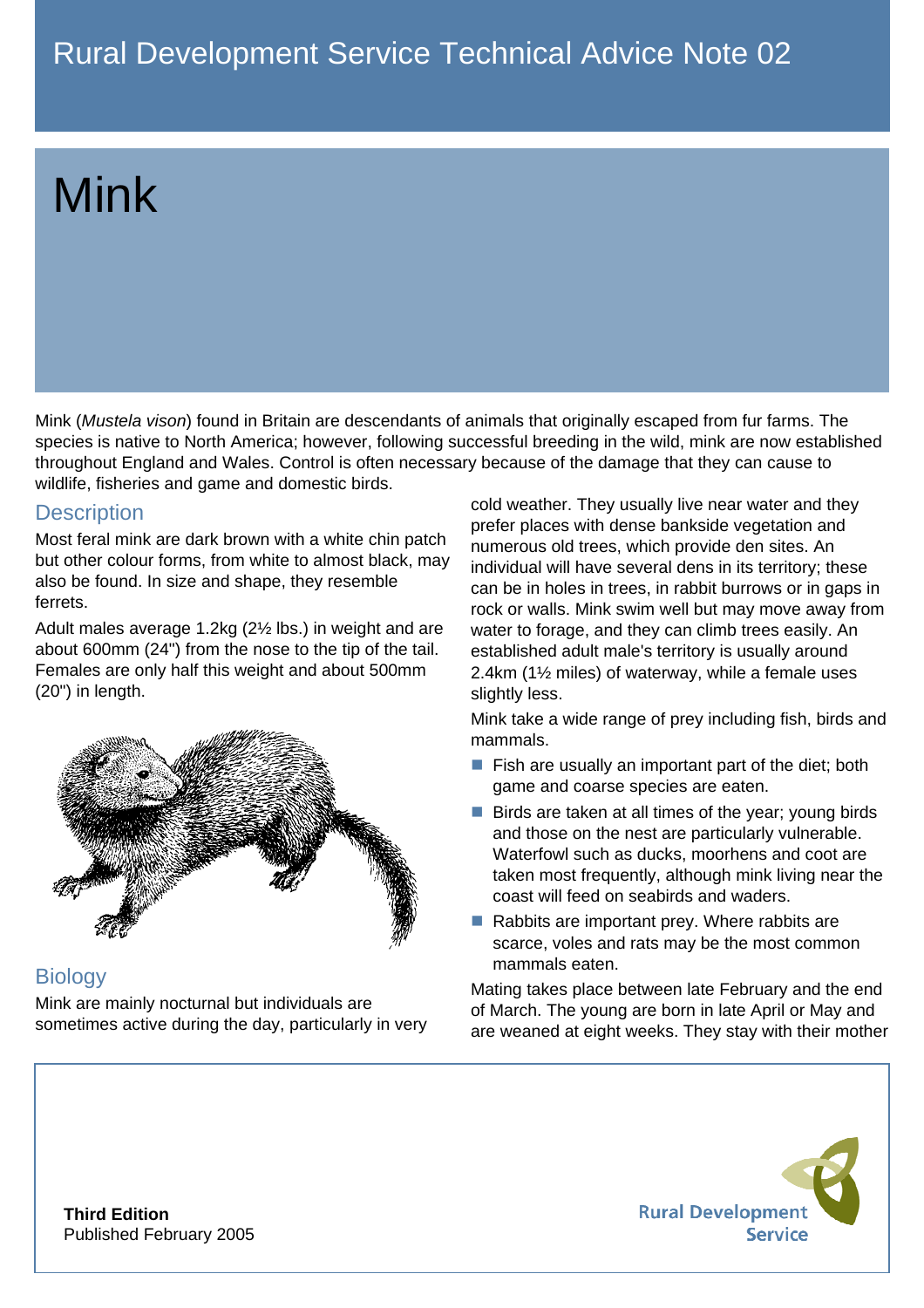until late summer when the family gradually disperses; individuals may then become solitary. Young mink can travel up to about 50km (30 miles) during the autumn and winter before settling in a new location.

## Detection and damage

The effect of mink on local wildlife can be significant. Attacks on stocks of game and ornamental birds or fish can be a problem too. Mink are rarely seen and a decrease in the local waterfowl population, or the killing of ornamental ducks, may be the first indication of their presence.

If mink are suspected of killing an animal, the corpse can provide useful clues:

- $\blacksquare$  Fish are normally killed by biting the backbone between the head and the dorsal fin.
- $\blacksquare$  Mammals and birds are killed by a bite to the neck, usually near the base of the skull.
- $\blacksquare$  In a fresh kill, it is sometimes possible to see the punctures, about 8mm (0.3 inches) apart, made by the mink's canine teeth.

Droppings are a good indication of the presence of mink. They can be firm or shapeless, varying from dark and tar-like to light brown, depending on what has been eaten. When firm, they are dark and sausageshaped, twisted along the length and pointed at the ends. They are usually 60-90mm (2½"-3½") long and 9mm (0.3") in diameter, and they often contain fur, feathers and fish scales. Mink dens can sometimes be located in warm weather by the smell from the faeces, decomposing animal remains and the mink's strong scent.

Footprints show the marks made by five claws but the complete print is often only visible when made in soft mud. The tracks are smaller than those of an otter and larger than those of a stoat. However, mink and polecat prints are almost indistinguishable.

### Prevention of damage

Animals vulnerable to predation by mink can be protected by fencing. However, the proofing of pens and runs needs to be undertaken carefully as mink are good climbers and can squeeze through small gaps. The fence should be made of netting with a maximum mesh diameter of 26mm (1") and it should be at least 1.2m (4') high. The base of the fence should be buried 300mm (1') deep and turned outwards at the bottom. A baffle of sheet metal at least 300mm (1') deep attached along the top of the fence will stop mink climbing over. Fences should be maintained and kept clear of vegetation.

# **Control**

#### **Trapping**

Trapping of mink is most effective during the mating season (February - March) and when the young are dispersing (August - November). Both cage and spring traps can be used to catch mink. It is important to choose the trap site carefully. One good position is near the water where a feature such as a fallen tree or large stone directs the mink towards the trap. Natural holes and tunnels also make useful trap positions as these tend to be investigated by mink. Sites under bridges and at junctions of streams are particularly suitable.

Once a good site has been found, a number of mink may be caught there over a period.

Care should be taken to avoid harming protected species such as otters and polecats. It is strongly recommended that only cage traps be employed in areas where these species are present. Traps should not be sited in holes, pipes or other natural features if it is known or suspected that otters are using them.

Traps should be checked regularly and any non-target species released. Traps should be sensibly sited and securely anchored so that they cannot fall into water. Measures should be taken to prevent captured animals being exposed to adverse weather conditions.

#### **Cage Traps**

Mink are best caught using cage traps. These are usually made of 14 gauge weldmesh and typically measure 600 x 180 x 180mm (24" x 7" x 7"). They are fitted with a door that closes when a treadle in the floor is depressed, and the mink is caught unharmed. Agricultural merchants and suppliers of game rearing equipment sell various cage traps which are suitable for trapping mink alive. Traps can be baited with fish, rabbit, pigeon, chicken heads, offal or tinned pet food.

- $\blacksquare$  Traps should be camouflaged to minimise the risk of interference by members of the public, and they should be placed above any possible rise in water level.
- $\blacksquare$  The entrances to cage traps can be restricted to reduce the risk of otters being caught.
- All set traps should be visited at least once a day, preferably in the morning.
- Under the Wildlife and Countryside Act 1981, it is illegal to release a trapped mink, so all mink caught must be killed humanely. This is best done by shooting the mink with a powerful airgun or .410 shotgun whilst it is still in the trap. Mink must not be